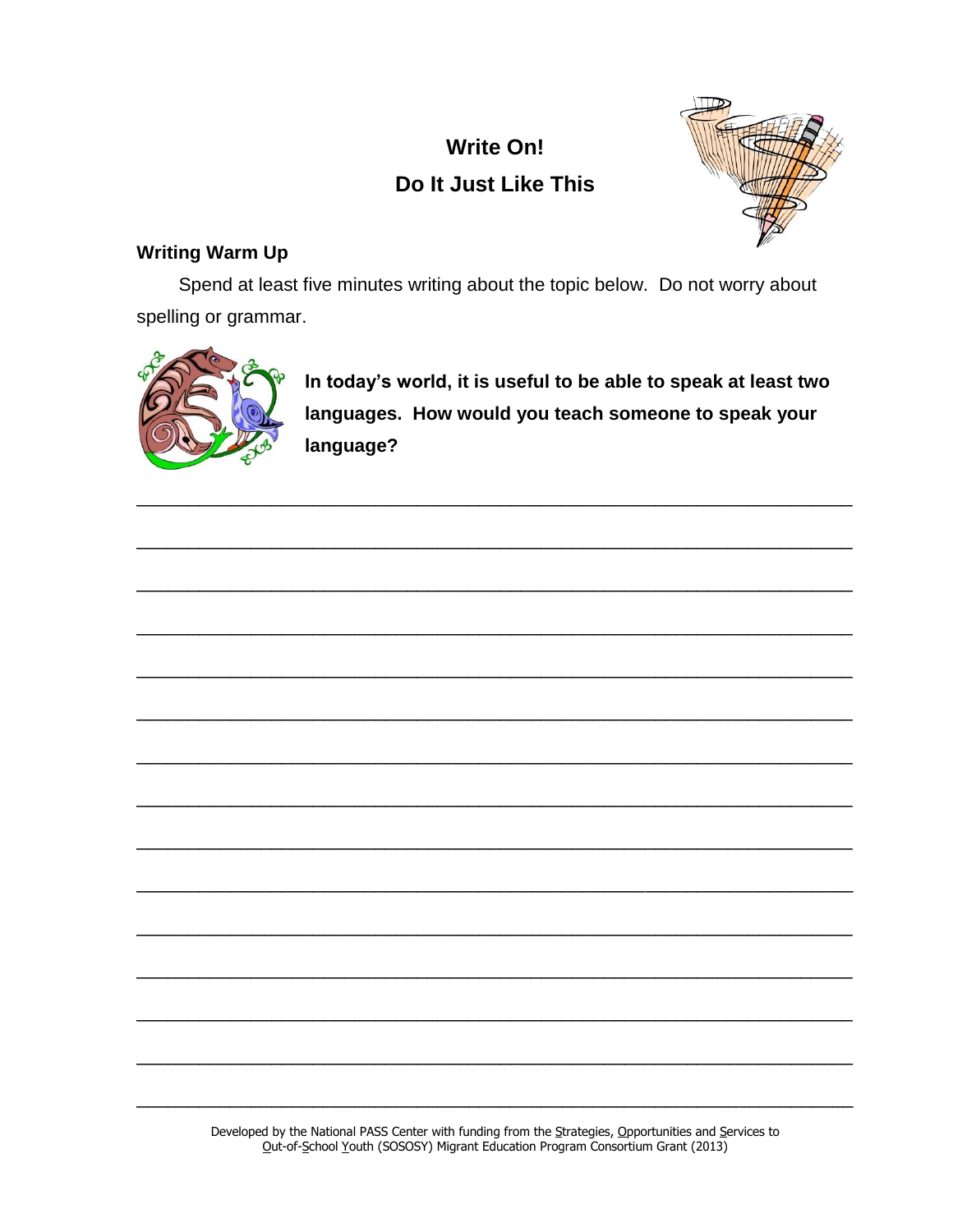#### **Writing Instructions**

Every day we give and receive **instructions**. Mow the lawn with the green mower. Milk the two Holstein cows. Plant the pumpkin seeds in the garden. When we get instructions a little bit at a time, they are easy to follow. When we get lots of instructions all at once, we can get confused. If the instructions are not clear, we can make mistakes. Instructions are important. In this lesson, you will learn how to give and receive instructions.

#### **Receiving Instructions**

Has anyone ever given you a list of work to be done? If the list is long, it is hard to remember everything. It is even harder to remember *how* it is supposed to be done. Have you ever created a list of chores for yourself? It is a smart thing to make lists when you are asked to do many things at one time. It helps you remember what to do and how to do it.





### **Your Turn**

Look at the following passage. Read it over **ONCE** and then try to make a list of the instructions. You are José.

Okay, José, it is going to be a busy day today. We have hundreds of things to do. First, I want you to slop the pigs with the leftovers in the blue bucket by the kitchen door. Don't use the red bucket. Next, get Sam and stack that wagon of hay in the barn. I want it stacked string-side up in rows of eight across. Don't let Sam stack them on their sides. After that, you'll need to touch up the paint on the fence. Use the paint and brushes from the utility barn, not from the cellar. Make sure you use the bright white paint and not the country white. Finally, grab the seeds off the shelf by the tank in the shed and plant them in the garden. There should be sixteen packages of assorted seeds. If there aren't, come and get me. Before you plant, check with Maria to make sure she hasn't planted any. She probably marked the rows, so if she did, you will have to plant them in that order.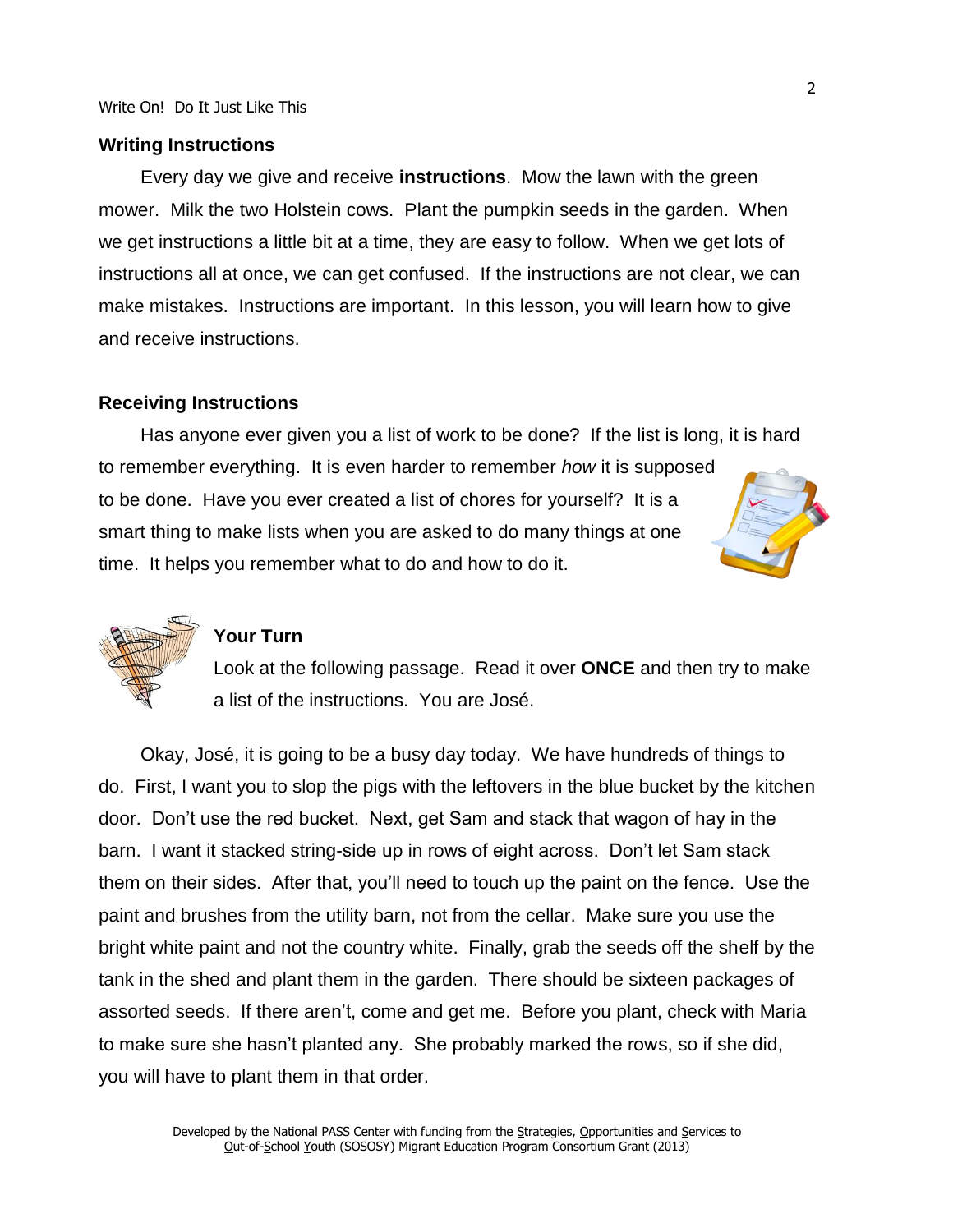Now, without looking back, make a list of your chores. Be specific about the way you are supposed to complete each one.

For example: slop the pigs with the scraps in the blue bucket by the kitchen door

|           | $\bullet$ $\hspace{1.5cm}$                                                                                                                                                                                                         |  |  |
|-----------|------------------------------------------------------------------------------------------------------------------------------------------------------------------------------------------------------------------------------------|--|--|
|           |                                                                                                                                                                                                                                    |  |  |
|           | $\bullet$ . The contract of the contract of the contract of the contract of the contract of the contract of the contract of the contract of the contract of the contract of the contract of the contract of the contract of the co |  |  |
|           |                                                                                                                                                                                                                                    |  |  |
|           |                                                                                                                                                                                                                                    |  |  |
|           |                                                                                                                                                                                                                                    |  |  |
|           | $\bullet$                                                                                                                                                                                                                          |  |  |
|           |                                                                                                                                                                                                                                    |  |  |
|           |                                                                                                                                                                                                                                    |  |  |
| $\bullet$ | <u> 1980 - Johann Barn, mars ann an t-Amhain ann an t-Amhain an t-Amhain an t-Amhain an t-Amhain an t-Amhain an t-</u>                                                                                                             |  |  |

How do you think you did? Now go back and read the passage again. Did you forget anything? Were you confused about anything? It is a good idea to write a list of the instructions someone gives you.

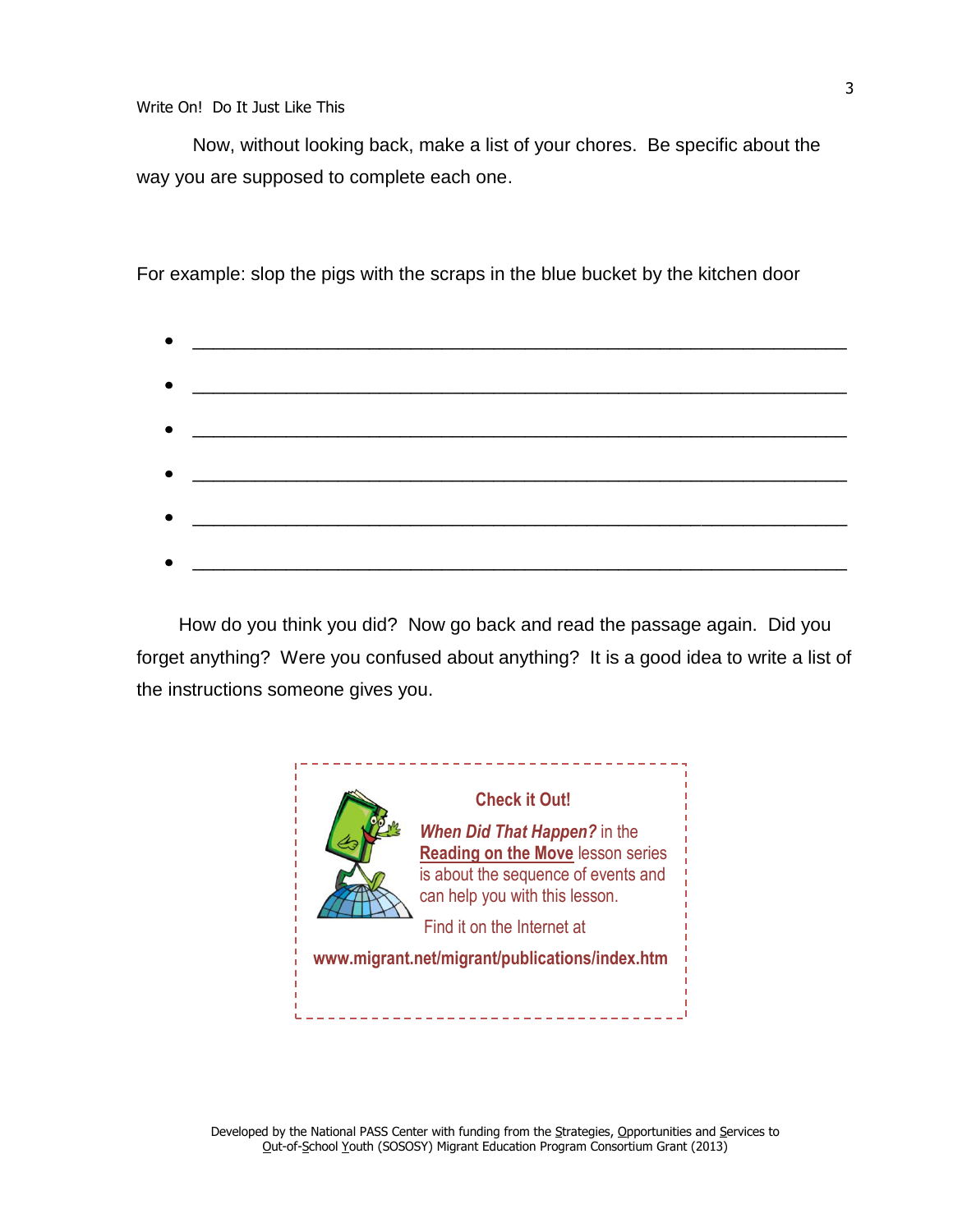#### **Try it Again**

Let's try that again. Knowing that you will have to remember a list of tasks will make you pay close attention to what you are hearing or reading. Read the paragraph below and then complete the exercise after it. Your family is having a party. Your mother gives you a list of chores to do. You are Anna.

Today, Anna, we will be getting ready for the big party. You will need to make the drinks using the ginger ale pop in the refrigerator in the basement. Use the lemonade from the refrigerator upstairs. Mix two quarts of ginger ale pop with one quart of lemonade. After that, get the candy from the cupboard and fill the donkey piñata. When you are done, hang it from the tree outside. Get three sticks for the children to use. Then get the sugar cookies out of the pantry and put them on a dish and take them to the picnic table under the maple tree. When you are done, please wrap our presents with some pretty paper. Wrap mine differently than you wrap yours. Don't use all the tape. Then put them on the table when they are done.

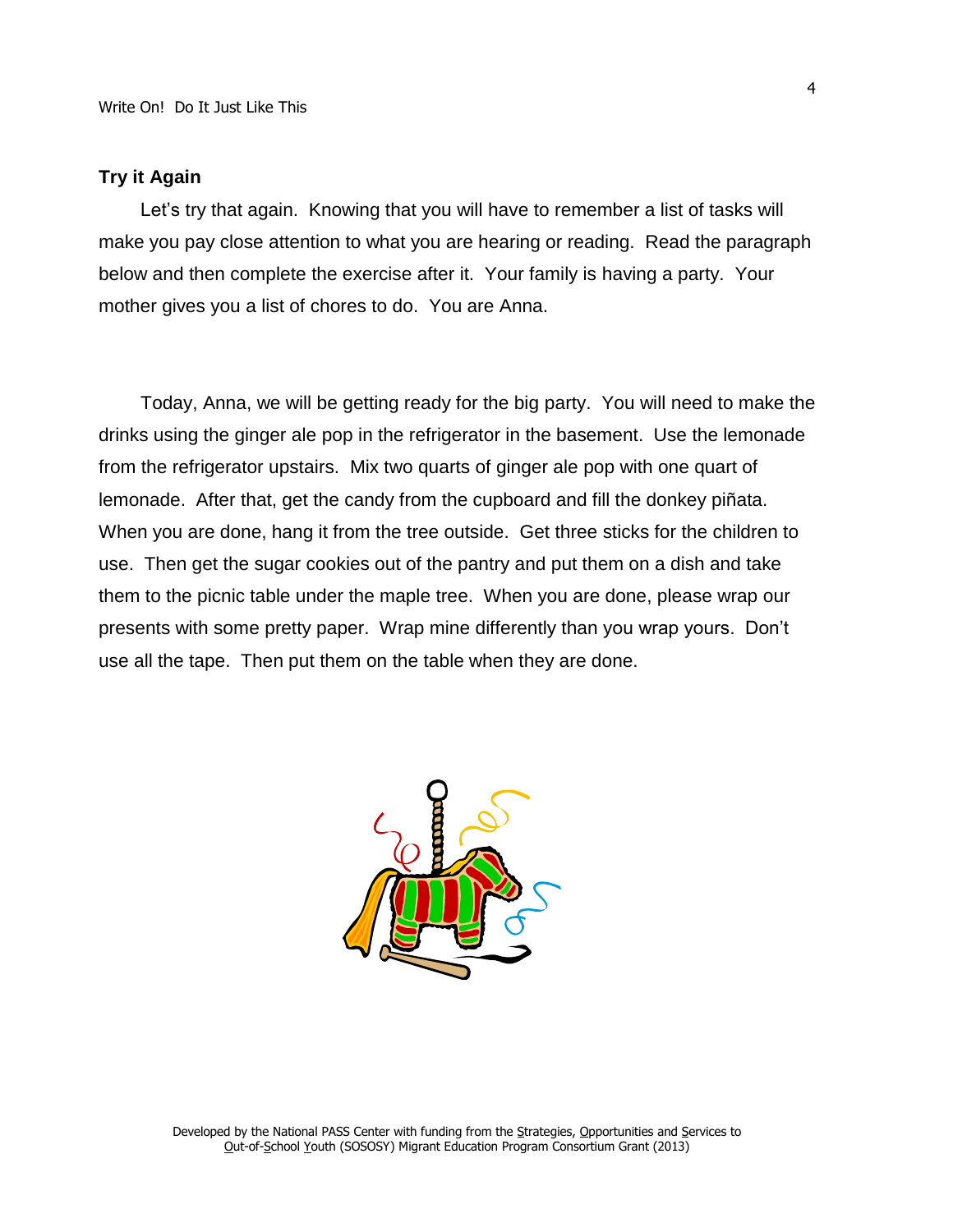Write On! Do It Just Like This

WITHOUT LOOKING BACK, write a list of what you were supposed to do. Remember to be specific.

| <u> La componenta de la contrada de la contrada de la contrada de la contrada de la contrada de la contrada de l</u> |  |  |  |
|----------------------------------------------------------------------------------------------------------------------|--|--|--|
|                                                                                                                      |  |  |  |
|                                                                                                                      |  |  |  |
|                                                                                                                      |  |  |  |
|                                                                                                                      |  |  |  |
|                                                                                                                      |  |  |  |
|                                                                                                                      |  |  |  |
|                                                                                                                      |  |  |  |
| <u> 2000 - Jan James James Jan James James James James James James James James James James James James James Jam</u> |  |  |  |
|                                                                                                                      |  |  |  |
|                                                                                                                      |  |  |  |
|                                                                                                                      |  |  |  |

This could have been hard for you to do. There are some things you might have questions about. Do you know what *pop* is? People use different words for products like Coke and Pepsi. Some people call it *pop*. Some people call it *soda*. I have even heard people call it *soda pop*. Here are some other questions you may have had:

- What candy from the cupboard should I use to fill the piñata?
- Where is the donkey piñata?
- Which tree should I hang the piñata from?
- Where do I get the sticks for hitting the piñata?
- What is a pantry?
- What paper should I use to wrap the presents?
- Where is the wrapping paper?
- What tape should I use?
- Which table should I put the presents on?

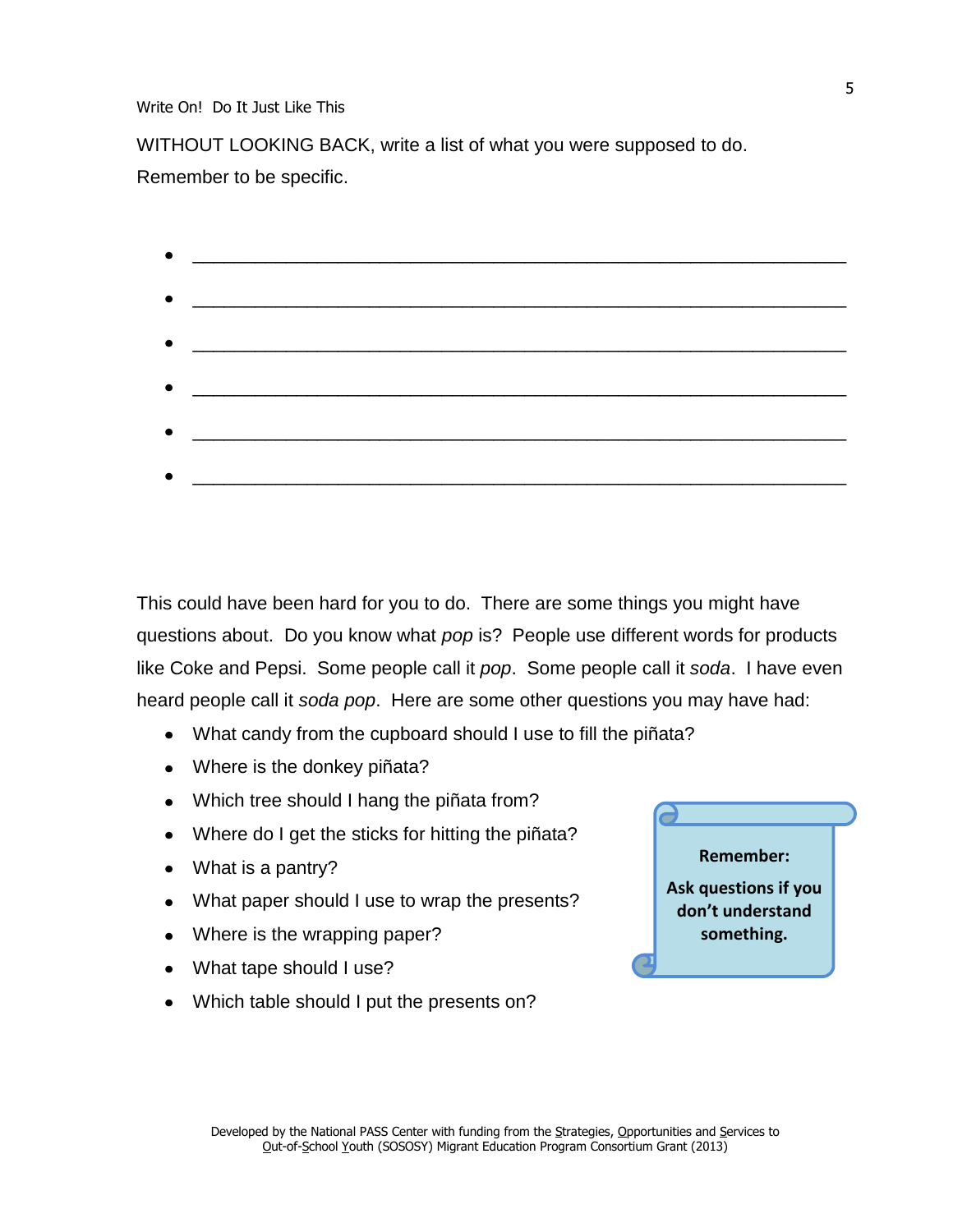#### **Giving Instructions**

Have you ever put together a bookshelf or some other piece of furniture? It can be a nightmare. The package usually comes from the store with all the wood, bolts, nuts, washers, and a book of assembly instructions. It can take hours. As difficult as it seems, the company does several good things when putting the package together. When you look at the book of instructions, there is a list of everything that should be in the box. They also list all the tools you will need to complete the project. Finally, they give you step-by-step instructions. Many times an instruction book will have pictures to help you. This is a good way to give instructions.

When you give instructions, you should follow this format. It will help the project get done the way it should.

Remember when you give instructions to include the following:

- A list of materials or ingredients needed
- A list of tools needed to complete the project
- Step-by-step instructions
- Pictures, if possible



#### **Check it Out!**

*Making Things Happen* in the **Reading on the Move** lesson series can also help you with writing your instructions.

Find it on the Internet at

**www.migrant.net/migrant/publications/index.htm**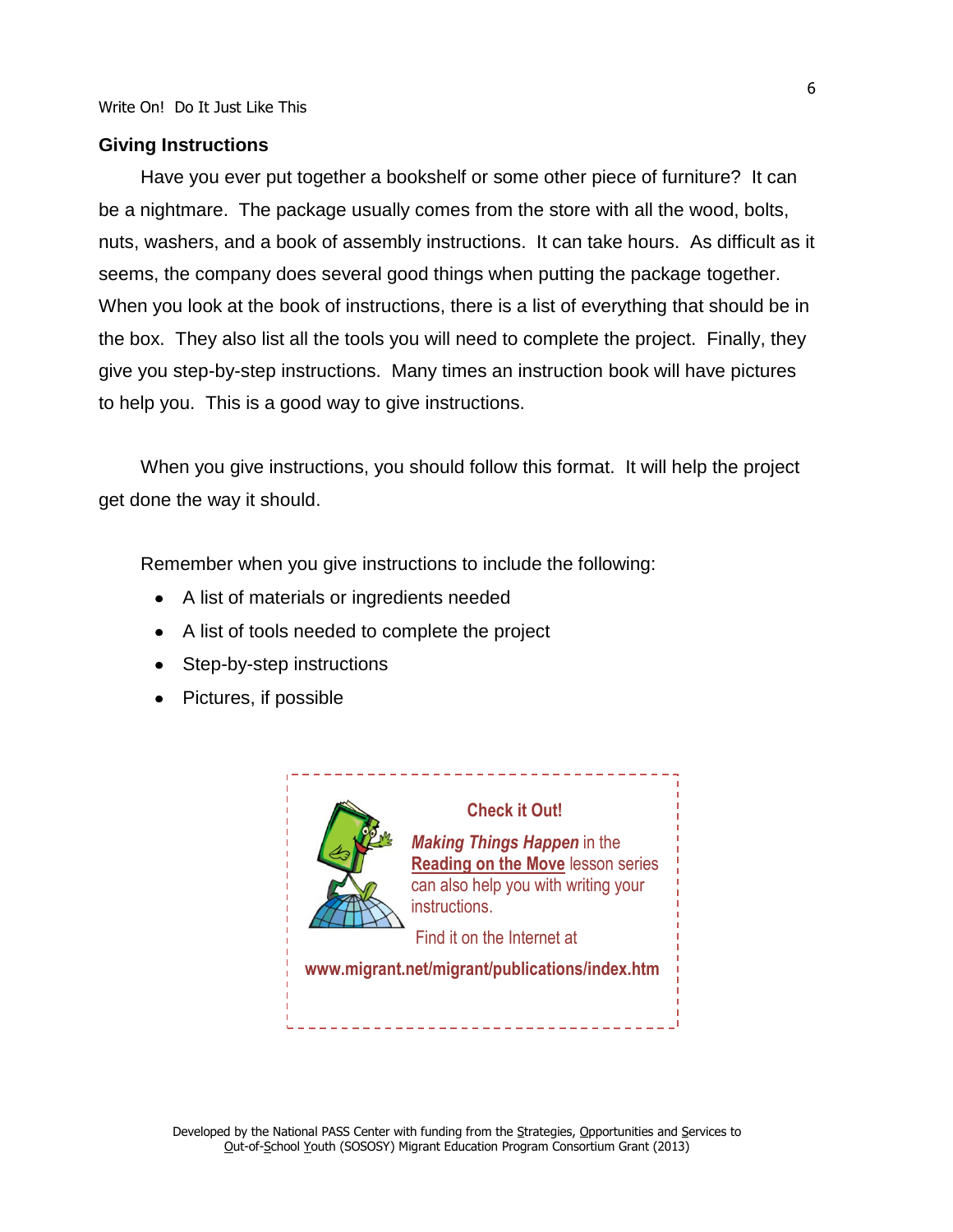

## **Your Turn**

In this next exercise, you are going to give someone instructions on how to make a chicken taco or ham sandwich. This seems like an easy task, but it can be more difficult than you think.

1. Start with a list of the ingredients you will need to make the sandwich.

\_\_\_\_\_\_\_\_\_\_\_\_\_\_\_\_\_\_\_\_\_\_\_\_\_\_\_\_\_\_\_\_\_\_\_\_\_\_\_\_\_\_\_\_\_\_\_\_\_\_\_\_\_\_\_\_\_\_\_\_\_\_\_\_\_\_\_\_\_

\_\_\_\_\_\_\_\_\_\_\_\_\_\_\_\_\_\_\_\_\_\_\_\_\_\_\_\_\_\_\_\_\_\_\_\_\_\_\_\_\_\_\_\_\_\_\_\_\_\_\_\_\_\_\_\_\_\_\_\_\_\_\_\_\_\_\_\_\_

\_\_\_\_\_\_\_\_\_\_\_\_\_\_\_\_\_\_\_\_\_\_\_\_\_\_\_\_\_\_\_\_\_\_\_\_\_\_\_\_\_\_\_\_\_\_\_\_\_\_\_\_\_\_\_\_\_\_\_\_\_\_\_\_\_\_\_\_\_

\_\_\_\_\_\_\_\_\_\_\_\_\_\_\_\_\_\_\_\_\_\_\_\_\_\_\_\_\_\_\_\_\_\_\_\_\_\_\_\_\_\_\_\_\_\_\_\_\_\_\_\_\_\_\_\_\_\_\_\_\_\_\_\_\_\_\_\_\_

\_\_\_\_\_\_\_\_\_\_\_\_\_\_\_\_\_\_\_\_\_\_\_\_\_\_\_\_\_\_\_\_\_\_\_\_\_\_\_\_\_\_\_\_\_\_\_\_\_\_\_\_\_\_\_\_\_\_\_\_\_\_\_\_\_\_\_\_\_

\_\_\_\_\_\_\_\_\_\_\_\_\_\_\_\_\_\_\_\_\_\_\_\_\_\_\_\_\_\_\_\_\_\_\_\_\_\_\_\_\_\_\_\_\_\_\_\_\_\_\_\_\_\_\_\_\_\_\_\_\_\_\_\_\_\_\_\_\_

\_\_\_\_\_\_\_\_\_\_\_\_\_\_\_\_\_\_\_\_\_\_\_\_\_\_\_\_\_\_\_\_\_\_\_\_\_\_\_\_\_\_\_\_\_\_\_\_\_\_\_\_\_\_\_\_\_\_\_\_\_\_\_\_\_\_\_\_\_

\_\_\_\_\_\_\_\_\_\_\_\_\_\_\_\_\_\_\_\_\_\_\_\_\_\_\_\_\_\_\_\_\_\_\_\_\_\_\_\_\_\_\_\_\_\_\_\_\_\_\_\_\_\_\_\_\_\_\_\_\_\_\_\_\_\_\_\_\_

\_\_\_\_\_\_\_\_\_\_\_\_\_\_\_\_\_\_\_\_\_\_\_\_\_\_\_\_\_\_\_\_\_\_\_\_\_\_\_\_\_\_\_\_\_\_\_\_\_\_\_\_\_\_\_\_\_\_\_\_\_\_\_\_\_\_\_\_\_

\_\_\_\_\_\_\_\_\_\_\_\_\_\_\_\_\_\_\_\_\_\_\_\_\_\_\_\_\_\_\_\_\_\_\_\_\_\_\_\_\_\_\_\_\_\_\_\_\_\_\_\_\_\_\_\_\_\_\_\_\_\_\_\_\_\_\_\_\_

\_\_\_\_\_\_\_\_\_\_\_\_\_\_\_\_\_\_\_\_\_\_\_\_\_\_\_\_\_\_\_\_\_\_\_\_\_\_\_\_\_\_\_\_\_\_\_\_\_\_\_\_\_\_\_\_\_\_\_\_\_\_\_\_\_\_\_\_\_

\_\_\_\_\_\_\_\_\_\_\_\_\_\_\_\_\_\_\_\_\_\_\_\_\_\_\_\_\_\_\_\_\_\_\_\_\_\_\_\_\_\_\_\_\_\_\_\_\_\_\_\_\_\_\_\_\_\_\_\_\_\_\_\_\_\_\_\_\_

- 2. Create a list of the tools you will need—like a knife or plate.
- 3. Write step-by-step instructions. Include drawings if you want.

How do you think you did? Do you think you wrote great instructions? Let's see. Give these instructions to your teacher or a classmate and have them make the taco or sandwich. They are only allowed to follow your instructions—even if you skipped something. Do you think you will be able to eat it? Was it done exactly like you wanted it done? If the answer is yes, congratulations, you give great instructions. If the answer is no, you might want to try it again.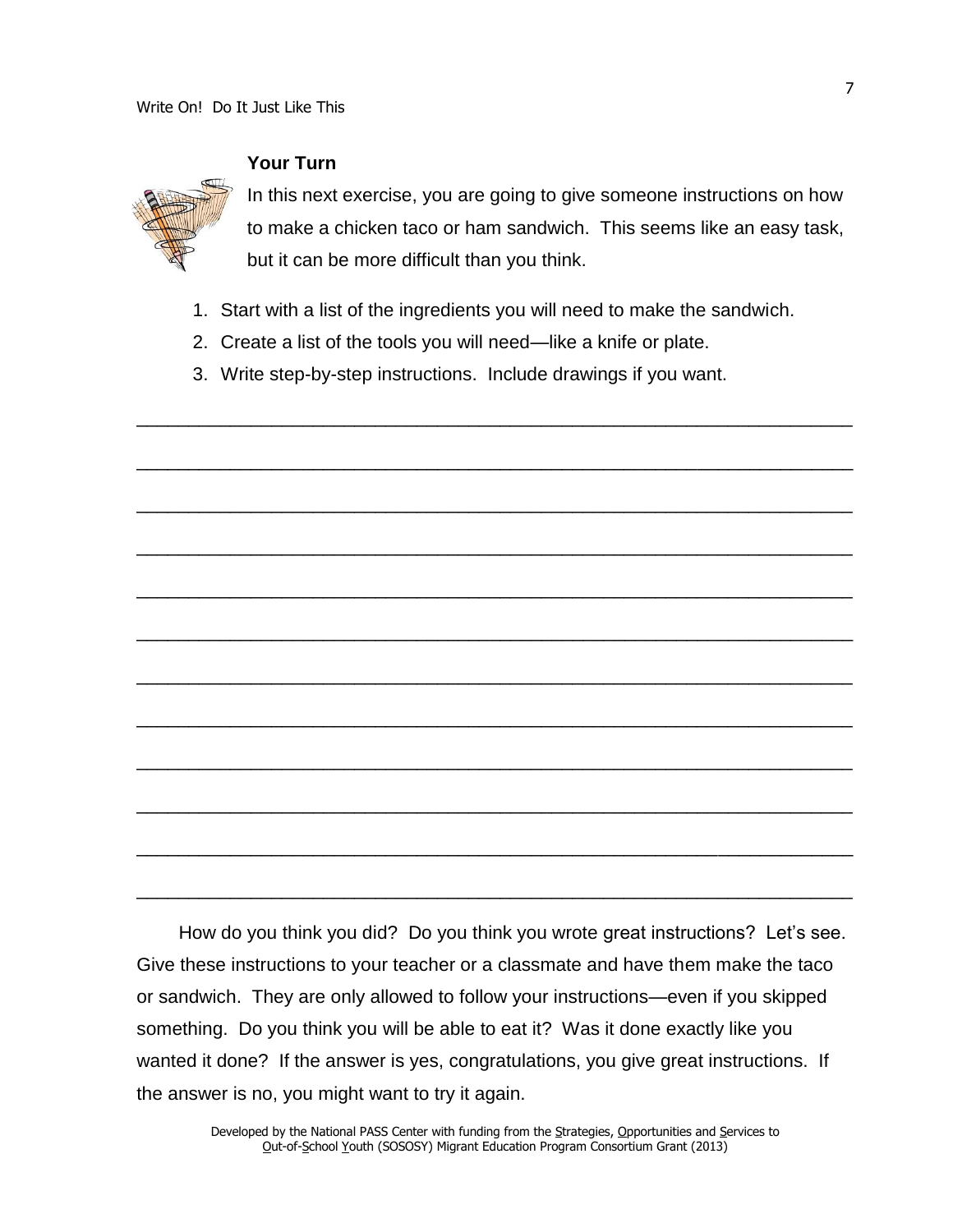**Your Turn**



Let's try that one more time. Give someone instructions for tying a shoe lace. This time use a **graphic organizer** to help your put your thoughts in order.

| List the materials/<br>ingredients needed.         |  |
|----------------------------------------------------|--|
| List the tools needed<br>to complete the job.      |  |
| List the actions<br>needed to complete<br>the job. |  |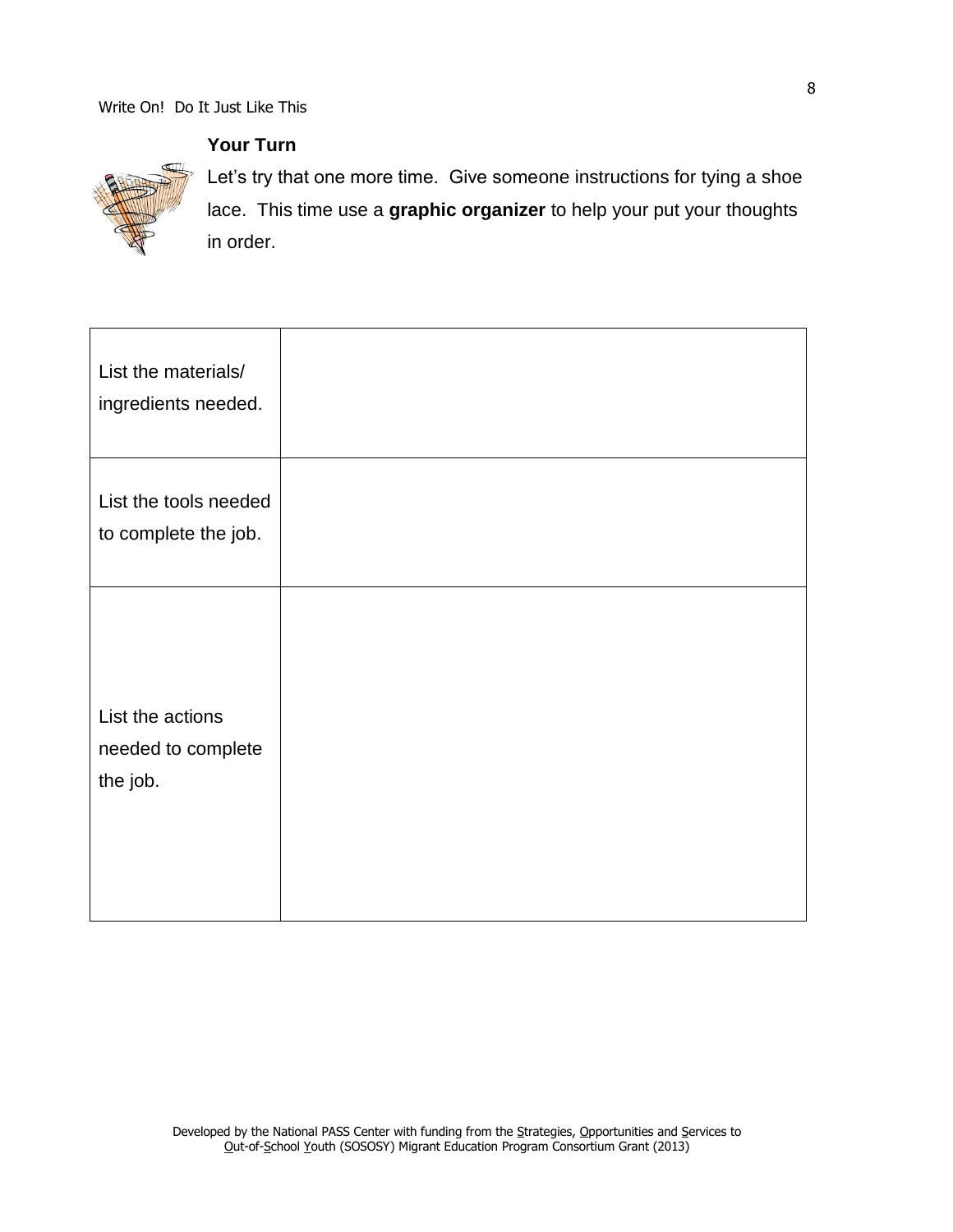Write On! Do It Just Like This

# **Finishing Up**

Write your instructions on the following lines.

| п | Remember:<br><b>Including pictures</b><br>may be helpful. |
|---|-----------------------------------------------------------|
|   |                                                           |
|   |                                                           |
|   |                                                           |
|   |                                                           |
|   |                                                           |
|   |                                                           |
|   |                                                           |
|   |                                                           |
|   |                                                           |
|   |                                                           |
|   |                                                           |
|   |                                                           |
|   |                                                           |
|   |                                                           |
|   |                                                           |

Good Job! Do you want to see how well you did? Give your instructions to someone else to read and follow. How did he or she do?

 $\theta$